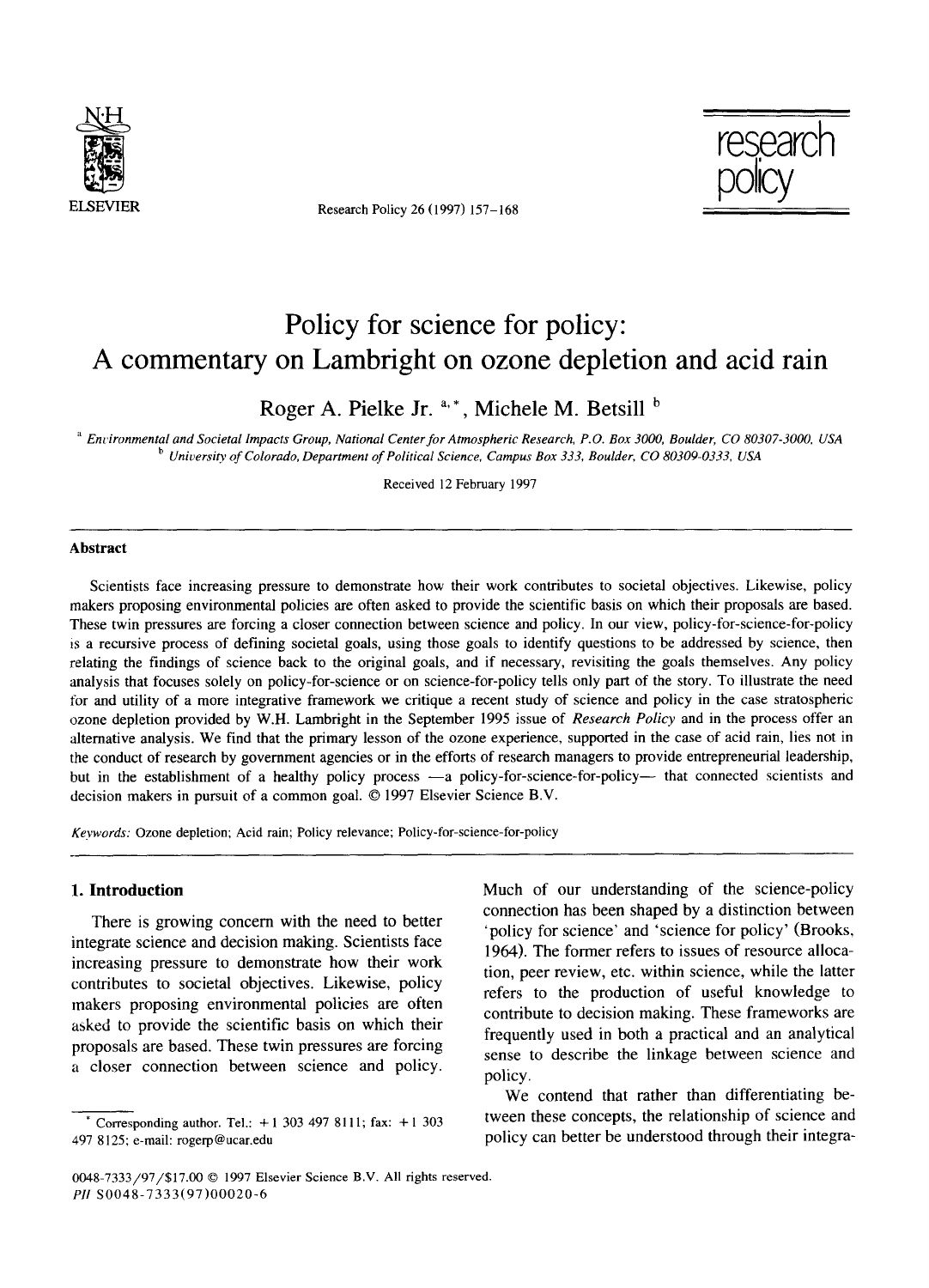tion --policy-for-science-for-policy-- described by Cowling (1992, p. 113) as "a prescribed set of policy-relevant issues which are written down in a coherent set of policy-oriented questions." In our view, policy-for-science-for-policy is a recursive process of defining societal goals, using those goals to identify questions to be addressed by science, then relating the findings of science back to the original goals, and if necessary, revisiting the goals themselves.  $\frac{1}{1}$  Any policy analysis that focuses solely on policy-for-science or on science-for-policy tells only part of the story. Such partial approaches are likely to be incomplete in the sense that they miss the *interrelation* of science and policy. As Brunner (1991, p. 66) has stated, "Most *preventable* errors of policy analysis stem from the analyst's perspective: As the analyst simplifies a problem to make it tractable for analysis and action, some important part of the relevant context is misconstrued or overlooked altogether" (emphasis in original).

To illustrate the need for and utility of a more integrative framework we critique a recent study of science and policy in the case stratospheric ozone depletion provided by W.H. Lambright in the September 1995 issue of *Research Policy* and in the process offer an alternative analysis. We argue that Lambright's article overlooks important parts of the context of the relation of ozone science and policy. Focusing primarily on science for policy, the article presents a number of lessons for relating science and policy based on an identification of the National Aeronautics and Space Administration (NASA) as the "principal institutional actor constructing the network of scientists and users in the ozone case" (Lambright, 1995, p. 749). NASA in the 1970s adopted a strategy, according to the article, "For making science relevant to policy: and that as a result of this strategy, NASA successfully built a network for accomplishing research, and transferring it to policy users in a way that proved quite satisfactory for most parties" (Lambright, 1995, p. 759).

While Lambright's article focuses our attention on an important topic, it suffers from several important errors of fact and interpretation (discussed in the pages that follow) that limit that particular case study's value for contributing to our understanding of how to better relate science and policy. More importantly, the article tells only part of the story. Focusing on the role of a single actor, NASA, its emphasis is on science for policy. The article asserts that NASA, through entrepreneurial leadership, managed the ozone issue in a manner that effectively connected science to decision making. The article neglects policy for science and thus misses the broader context in which NASA was operating and the role of other participants. Consequently, the article misses one of the most important lessons of the ozone case.

This paper suggests an alternative interpretation of the significance of the case of ozone depletion using Lambright's article as a foil, pointing out its errors of fact and interpretation. We also revisit the case of acid rain, which Lambright's article compares briefly to the case of ozone and, in our view, incorrectly. Like Lambright, we find that "ozone depletion is an example of relatively effective policy-relevant science" (p. 758). However, we find that the primary lesson of the ozone experience, supported in the case of acid rain, lies not in the conduct of research by government agencies or in the efforts of research managers to provide entrepreneurial leadership, but in the establishment of a healthy policy process that connected scientists and decision makers in pursuit of a common goal.  $2 \text{ In }$ the mid-1970s the U.S. Congress created such a process for the ozone issue that contributed significantly a decade later to the systematic and effective use of science in domestic and intemational ozone decision making. In other words, it established a policy-for-science-for-policy under which scientists and policy makers worked together to address the societal problem of ozone depletion.

Of course, not all scientific research is supported with the goal of contributing to policy formulation. Science is sometimes supported to advance knowledge. Our focus in this paper is on science supported as a direct contributor to policy.

 $2$  We view a healthy policy process as one that effectively organizes the interactions of multiple participants to clarify and secure common interests. Thanks to Ronald Brunner for this clarification. See Brunner (1991).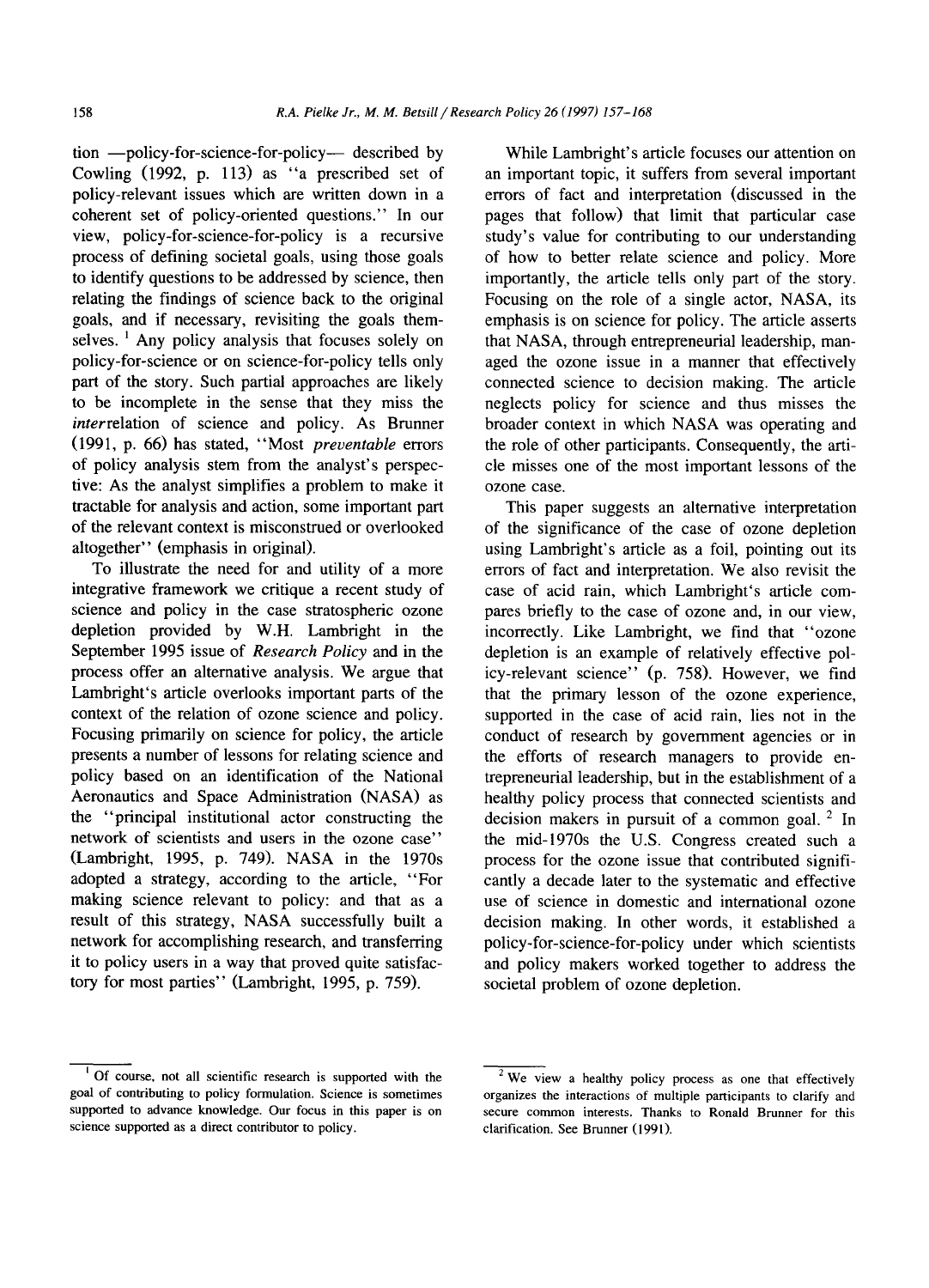## **2. Policy-for-science-for-policy in the case of stratospheric ozone depletion**

In contrast to Lambright's assertion that in 1974 and 1975 "as environmentalists called for action, policy makers were uncertain how to respond" (Lambright, 1995, p. 750), the U.S. Congress reacted quickly and effectively to the ozone threat, in spite of substantial scientific uncertainties. According to a primary participant at the time, "Within less than a year of its reported discovery, the fluorocarbon-ozone problem received attention by high levels of government before it could be smothered by bureaucratic deliberation. A vehicle was developed within government for interested and knowledgeable scientists to be involved in the decision process" (Bastian, 1982, p. 164). The vehicle referred to was federal coordination of the ozone issue through legislation and interagency cooperation, in other words the development of a policy-for-science-for-policy.

In June 1974 M. Molina and S. Rowland published their seminal work on ozone depletion in *Nature* (Molina and Rowland, 1974). Congress acted on the issue almost immediately: the House Interstate and Foreign Commerce Committee held hearings in December 1974 and March 1975; The Senate Committee on Aeronautical and Space Sciences held Hearings in January and September 1975; and the House Science and Technology Committee held hearings in May and July 1975. The executive branch acted quickly as well: in January 1975 the Council on Environmental Quality and the Federal Council on Science and Technology  $-$ two White House committees- together created an interagency task force on Inadvertent Modification of the Stratosphere (IMOS) to report on the 'fluorocarbon-ozone question' (IMOS, 1975, iii). In its report, produced six months later and distributed to each member of Congress, the IMOS task force concluded that "fluorocarbon releases to the environment are a legitimate cause for concern... If the National Academy of Sciences confirms the current task force assessment, it is recommended that the Federal regulatory agencies initiate rulemaking procedures for implementing regulations to restrict fluorocarbon use" (IMOS, 1975, p. 5). Yet, at the time a significant obstacle existed to the promulgation of any regulation in that "in early 1975 no one was certain what agencies could regulate fluorocarbons under which legislation; the authorities appeared to be both overlapping and incomplete" (Bastian, 1982, p. 173).

In overcoming this obstacle, a 'vehicle' for linking science and policy was created. A policy-for-science-for-policy was formulated and applied in three overlapping phases: clarification of roles and responsibilities, legislation of authority and control, and invocation of the policy.

## *2.1. Clarification*

At the request of the IMOS task force the Justice Department sought to clarify legal authority for chlorofluorocarbon regulation based on existing legislation. In a June 1975 letter to IMOS from Wallace H. Johnson, assistant attorney general, the Justice Department reported that EPA could regulate aerosolrelated pesticide products; FDA could regulate aerosol-related foods, drugs, and cosmetics, and the Consumer Product Safety Commission could regulate all other aerosol-related consumer products as well as home and school refrigeration and air conditioning (IMOS, 1975, pp. 101-109). However, it was determined that no agency has jurisdiction over aerosol-related commercial and industrial uses or aerosols used by the automotive industry. The Justice Department report was key in identifying what decisions could and could not be made based on existing legislation, and thus clarified what actions needed to be taken to establish a process that would allow decisions to be made about chlorofluorocarbons.

## *2.2. Legislation*

Congress introduced several bills during 1975 in response to the ozone issue. One, "The Upper Atmospheric Research and Monitoring Act of 1975" is presumably the one referred to by Lambright (Lambright, 1995, p. 750) as giving NASA authority to conduct research, technology development, and monitoring of the upper atmosphere. The bill became law (P.L. 94-39) on June 19, 1975 as an amendment to NASA's organic act, whereby it added upper atmospheric research to the NASA mission (NASA, 1978). The law, as Lambright notes, provided for "a long-term R and D effort... [with] research [to be] relatively basic, generally performed by academic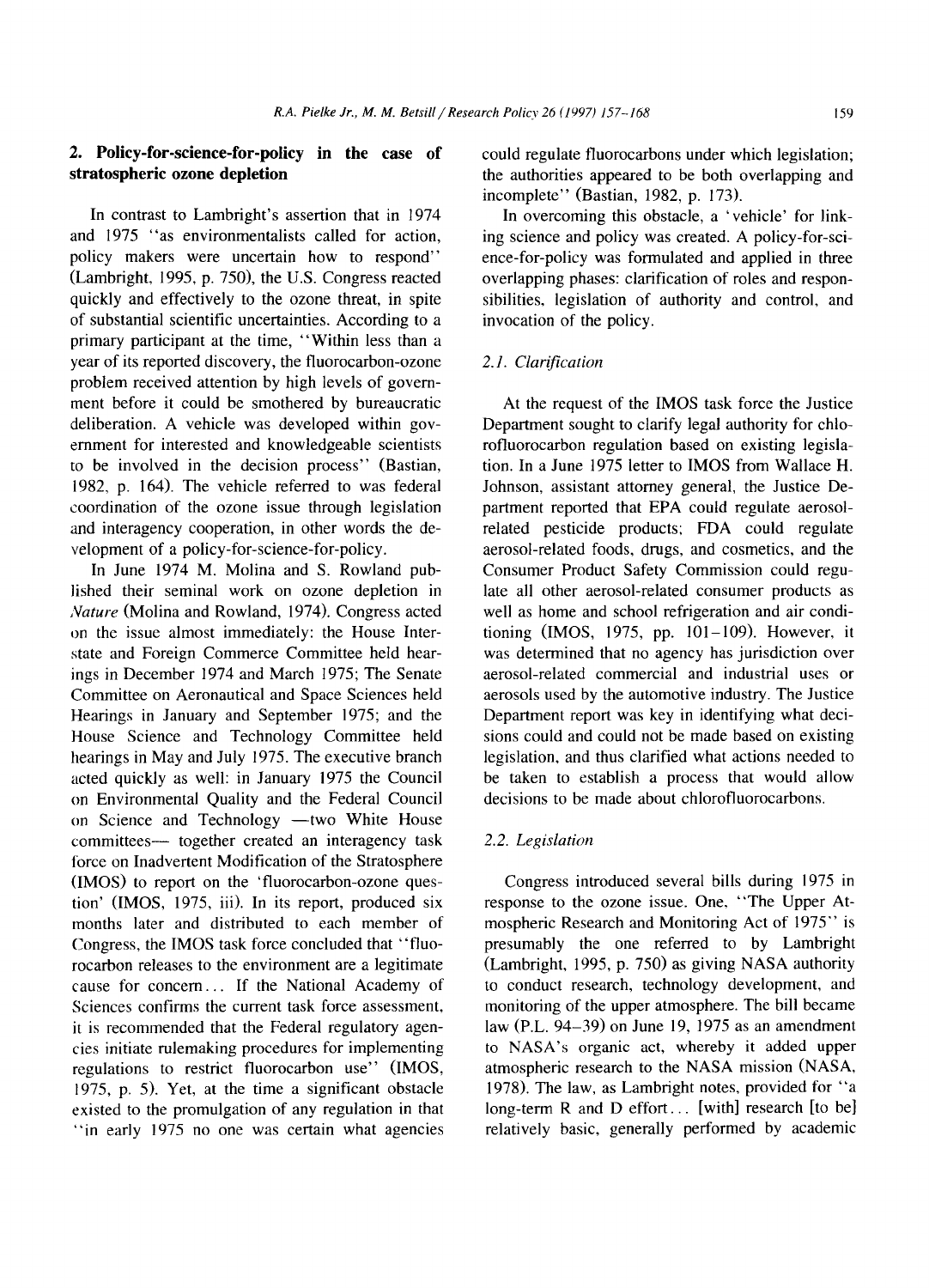scientists" (Lambright, 1995, p. 750). The law *did not* provide explicitly for a connection of science to policy.

A close look at the legislative history of the ozone issue suggests that this interpretation of the role that NASA was expected to play in the formulation of the ozone policy process is flawed in two important respects. First, it overemphasizes the role of NASA as a producer of science for domestic policy. The reality is somewhat more complex: NASA was one of a suite of agencies that was given responsibility to conduct ozone depletion research. Other agencies were also provided with a research mandate, notably the Environmental Protection Agency (EPA) and the National Oceanic and Atmospheric Administration (NOAA). Second, Lambright's interpretation largely overlooks the significance of other more important legislation that was also introduced in 1975; legislation that was important because it created a ' vehicle' to connect science and policy.

Congress proposed two bills in 1975 to establish a process for research to contribute to decision making. These bills would later be adopted in law as the Clean Air Act Amendments of 1977. Lambright notes that Congress amended the Clean Air Act in 1977 because it "wanted answers" (Lambright, 1995, p. 750). Congress not only expressed a desire for answers in the Clean Air Act Amendments but established a process to get those answers and translate them into policy action. In the Act, Congress established a criterion for assessing whether or not action would be necessary. One of the most important lessons for our understanding of the connections of science and policy from the case of ozone depletion lies with the language of the Clean Air Act Amendments of 1977. The production of information usable by policy makers depends more on the establishment of a healthy *process* than on the support any particular body of research (cf. Pielke, 1994).

The ozone language in the Clean Air Act Amendments of 1977 was actually introduced in 1975 as H.R. 3118, "The Ozone Protection Act of 1975" (HCST, 1975, p. 13). The ozone provision of the Amendments were needed because "the 1970 version [of the Clean Air Act] would have been a legal nightmare to utilize for controlling this type of pollutant" (Bastian, 1982, p. 175). As passed by the House of Representatives in 1975 the bill provided a clear and unambiguous link between ongoing research and policy action. The bill stated that the Administrator of EPA "shall propose regulations for the control of any substance, practice, process, or activity (or any combination thereof) which may reasonably be anticipated to affect the stratosphere, especially the ozone in the stratosphere, if he finds that such effect on the stratosphere may reasonably be anticipated to endanger public health or welfare" (HCST, 1975, p. 24).  $3$  Meanwhile, the Senate passed similar legislation (Congressional Quarterly, 1976). The legislation also provided for the possibility of Congressional disapproval of any promulgated regulations. Congress, in the bill, made clear that the research to be conducted by NASA and the other agencies would play a role in policy development. The House Science and Technology Committee (HCST, 1975, p. 15) observed that it

anticipates that NASA will play a major role. They have now taken major responsibility for research leading to instrument and platform development for upper atmospheric monitoring. It is assumed however, that routine monitoring will continue to be done by NOAA after techniques are developed, and that research on health and welfare effects and research needed for regulatory purposes will be under the lead of EPA. Of course, EPA should take advantage of any appropriate facilities or competencies in any government agency.

The legislation was not signed into law until two years later, August 7, 1977 (P.L. 95-95). 4 Nevertheless, the language requiring EPA to regulate ozone under the condition of endangered public heath or welfare remained intact.

In October 1976, as the Clean Air Act Amendments were slowly moving to law, Congress passed

 $3$  The final language of Sec. 157(b) of the Clean Air Act Amendments adopted in 1977 (P.L. 95-95) is substantially similar to that first introduced in 1975: The EPA administrator must regulate "for the control of any substance, practice, process, or activity (or any combination thereof) which in his judgement may reasonably be anticipated to affect the stratosphere, especially ozone in the stratosphere, if such effect in the stratosphere may reasonably be anticipated to endanger public health or welfare."

<sup>&</sup>lt;sup>4</sup> The 1975 bills died in conference due to provisions unrelated to stratospheric ozone depletion. Similar legislation was introduced in subsequent years.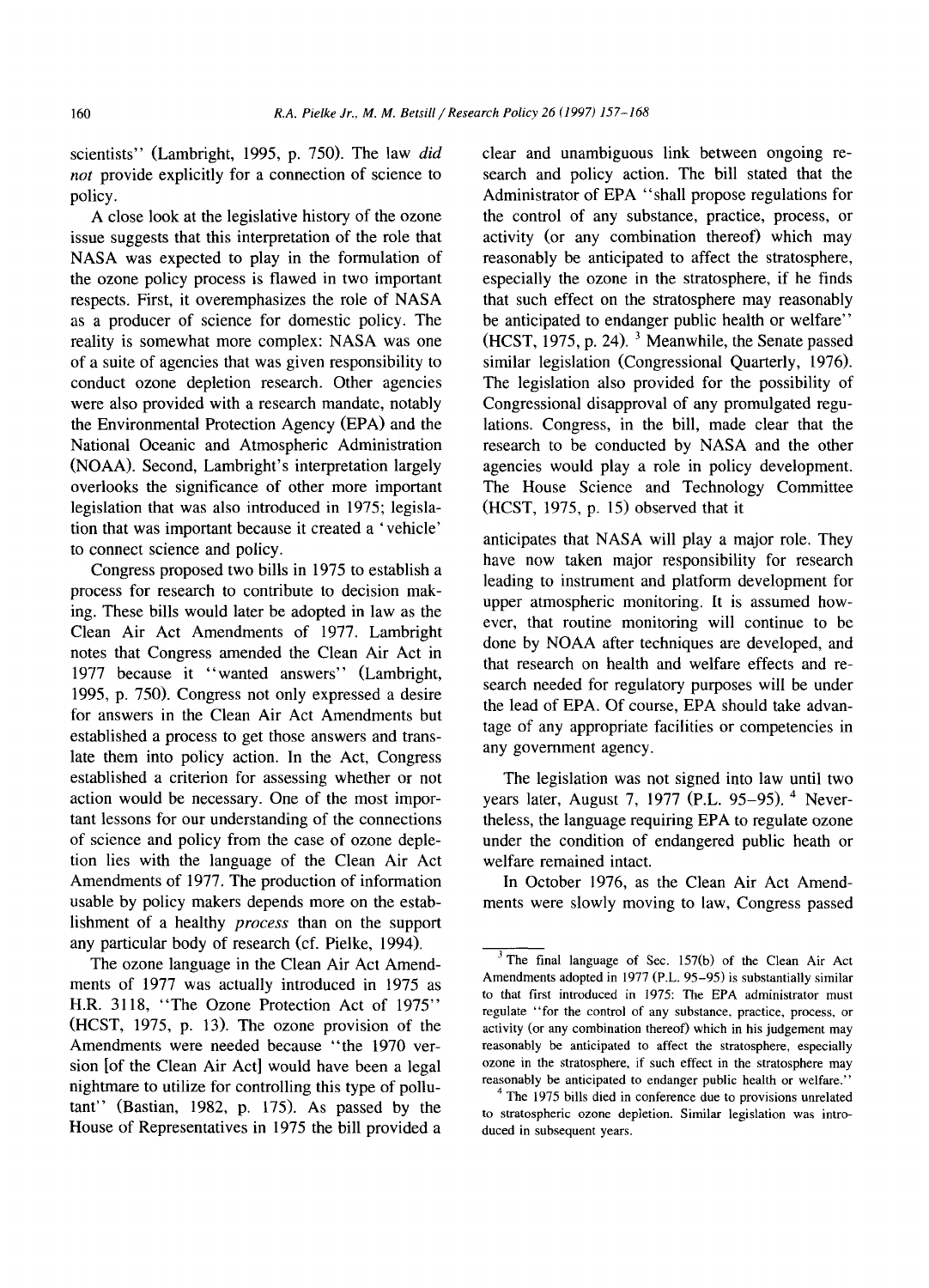the Toxic Substances Control Act (TSCA, P.L. 94- 469). According to Wirth et al. (1982, p. 218) this act began "regulatory action by the U.S. government on chlorofluorocarbons." Regulatory action was divided into two phases by a working group established by the TSCA, where phase one would consider the regulation of 'nonessential uses' of chlorofluorocarbons (i.e., uses for which there were substitutes) and phase two would consider what was expected to be the more difficult challenge of the regulation of essential uses (Wirth et al., 1982). The *TSCA* covered only nonessential uses for which regulations were developed and implemented in December 1978, i.e., the 'aerosol ban' (cf. Morrissette, 1989). 5 Regulation of essential uses would have to wait for the broader authority provided by the Clean Air Act Amendments.

## *2.3. Invocation*

The ozone policy-for-science-for-policy  $-\text{as } \text{ex-}$ pressed in the TSCA and Clean Air Act Amendments- was the U.S. component of broader international action on ozone. Lambright's article largely ignores this larger context. As ozone moved from a matter of national regulation to international diplomacy it was the existence of the ozone policy-forscience-for-policy established over 1975-1977 that ensured U.S. participation in international negotiations and led to the mature relation of ozone science and policy that we observe today.

By the late 1970s, in addition to Canada, Norway, Sweden, Denmark, and Germany, a number of international organizations had begun to take seriously the issue of chlorofluorocarbons (Bastian, 1982). <sup>6</sup> The United Nations Environment Programme (UNEP), World Meteorological Organization, Organization for Economic Cooperation and Development, and the European Economic Commission were among the international organizations that expressed concern (Morrissette, 1989). In response to their

concerns and supported by national activities of regulation and research, these organizations began to formulate an international response. In 1977, UNEP held a meeting that resulted in the creation of a World Plan of Action for the Ozone Layer to coordinate research. In 1981, UNEP formed a working group to draft a Global Framework Convention for the Protection of the Ozone Layer. Four years later this would become the Vienna Convention for the Protection of the Ozone Layer. Two years later, in 1987, the vague commitments of the Vienna Convention were replaced by stringent regulations of chlorofluorocarbons in the Montreal Protocol on Substances that Deplete the Ozone Layer (Morrissette, 1989). How did the United States go from regulation of only nonessential uses to participation in a global regulatory accord?

According to Lambright (1995) U.S. participation in the international process was encouraged by 'user pull' of the international community.  $\frac{7}{1}$  It is certainly likely that the concern of the international community added support to those encouraging U.S. participation in the international negotiations. However, the pull of the international community is not sufficient to explain U.S. participation and the international community pulled for at least several years before the U.S. became an active participant (Parson, 1993). 8 It was the ozone policy-for-science-forpolicy established through the Clean Air Act Amendments of 1977 that provided the legal mechanism to ensure that the U.S. would promulgate domestic regulations and participate in the international negotiations. This assertion is supported by a law suit brought by the National Resources Defense

In addition, certain aspects of the phase one regulations were covered by the Food, Drug, and Cosmetic Act. The regulatory process is described in detail in Wirth et al. (1982).

<sup>6</sup> Great Britain and France were more cautious about the issue (Morrissette, 1989).

 $7$  Lambright's article is somewhat unclear and very brief on this point. We interpret the use of the phrase 'user pull' to mean that the international community's interest in negotiations was a primary cause of the eventual U.S. commitment to action.

There is also the issue of how hard the international community was actually pulling in the years leading to the Vienna Convention. According to Peter Usher, of the United Nations Environmental Programme, the period leading to the Vienna Convention in 1985 did not proceed with the intensity and urgency that characterized the period leading to the Montreal Protocol in 1987 (interview with authors, 1 May 1996). Thus, some other factor must be responsible for the emergence of U.S. interest in international action with respect to the ozone layer.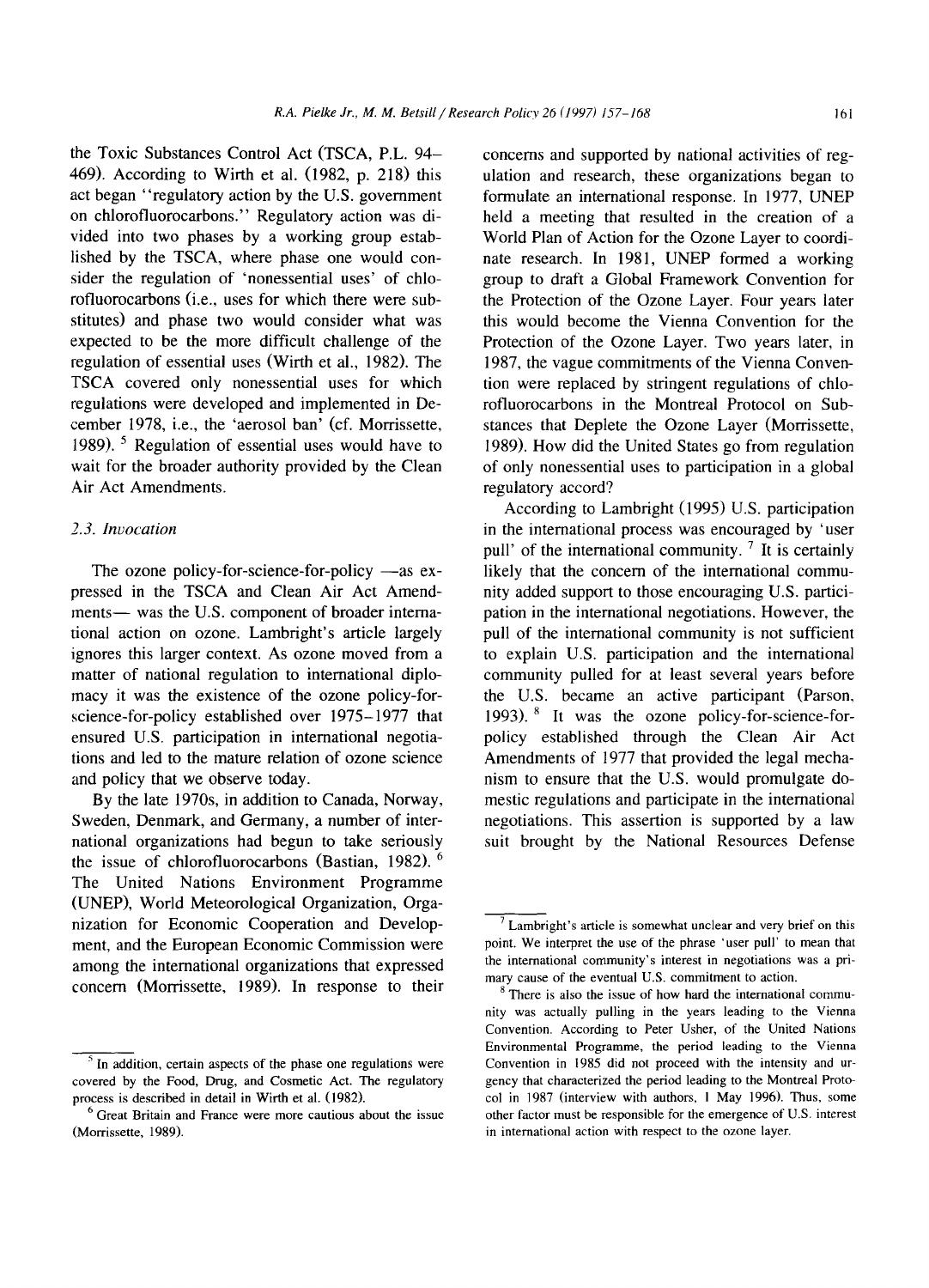Council (NRDC) against EPA in 1984 and its subsequent settlement. It was a push rather than a pull that reengaged EPA and the U.S. as active participants in the ozone issue.

In October, 1980 EPA released an Advanced Notice of Proposed Rulemaking (ANPR) in which the Administrator acknowledged the danger of chlorofluorocarbons and called for an immediate freeze on production (45 FR 66726, Oct. 7, 1980). 9 The ANPR, issued in the last days of the Carter administration, was one of a suite of actions called the 'midnight regulations' because of their proximity to the November election (Cagin and Dray, 1993, p. 243). Less than a month later Ronald Reagan was elected to office. He installed Anne Gorsuch, who was cool to further regulations of chlorofluorocarbons, as director of EPA. During this period the science of ozone depletion was in many ways still uncertain, yet was certain enough that the previous EPA administrator had seen fit to propose in the ANPR further regulations of essential uses of chlorofluorocarbons.

Scientific uncertainty led some to reconsider the policy-for-science-for-policy. In Congress Representative Thomas H. Luken (D-OH) and Senator Lloyd Bentsen (D-TX) sought to again amend the Clean Air Act with respect to ozone depletion and in the process remove the criterion for action, i.e., "The EPA administrator shall regulate if..." (Dickson, 1981). They wanted EPA to focus solely on research *without* any criteria for action in the law (Roan, 1989). In short, they wanted to remove the legal basis for chlorofluorocarbon regulation. Those who wished to modify the 1977 law received a 'giant gift-wrapped present' in the form of a 1982 National Academy of Sciences study that suggested that the ozone depletion threat was somewhat less than was previously thought (Cagin and Dray, 1993, p. 249). However, efforts within Congress led by Senator Robert Stafford (D-VT) stopped the attempts to again amend the Clean Air Act, meaning that the policyfor-science-for-policy remained intact (Roan, 1989). 10

Although the Clean Air Act Amendments remained on the books, EPA under Gorsuch still wished to avoid promulgating any new regulations with respect to the ozone because of the Reagan Administration's reticence to regulatory action. For about three years this strategy was successful (from Gorsuch's perspective). In March, 1983 the EPA directorship changed hands from Ann Gorsuch to William Ruckelshaus, but the agency's position with respect to the 1980 ANPR did not change. A process of change in the EPA position began in May 1983 when the Natural Resources Defense Council filed with EPA a letter providing a sixty-day notice of its intention to sue the agency because, "We believe that the Agency is legally obligated to take some regulatory action on the basis of the scientific conclusions stated in the ANPR... EPA is obligated by Section 157 of the Clean Air Act." <sup>11</sup> Both NRDC and EPA had experience with such 'citizen lawsuits' that were included as a provision in the original Clean Air Act of 1970 (Waxman, 1991). By invoking the policy-for-science-for-policy NRDC took a chance that EPA would try to remove the basis for the lawsuit.

Within EPA an effort did begin to rescind the 1980 ANPR, most likely as a consequence of the threatened lawsuit. However, a number of scientists with EPA were opposed to making an argument that CFCs would not endanger public health or welfare and thus resisted the effort to overturn the ANPR (Cagin and Dray, 1993). Furthermore, had EPA actually rescinded the ANPR that decision would have been judicially reviewable requiring scientific evidence that chlorofluorocarbons would *not* endanger public health or welfare.<sup>12</sup> This meant that EPA would have to face the provisions of the 1977 law whether they followed the 1980 ANPR or not. In this instance scientific uncertainty meant that the 1977 law could not be easily overturned. In September 1983 amid internal reorganization of EPA offices responsible for the ozone issue, the agency dropped

 $\sqrt[9]{2}$  Cagin and Dray (1993, pp. 243-261) is a well documented history of this period.

<sup>&</sup>lt;sup>10</sup> The Clean Air Act was not amended during the Reagan Administration.

<sup>&</sup>lt;sup>11</sup> Quote from letter from Alan Miller, NRDC to W. Ruckelshaus, EPA, 31 May, 1983, excerpted in Cagin and Dray (1993, pp. 254-255).

<sup>&</sup>lt;sup>12</sup> Thanks to David Doninger for this observation.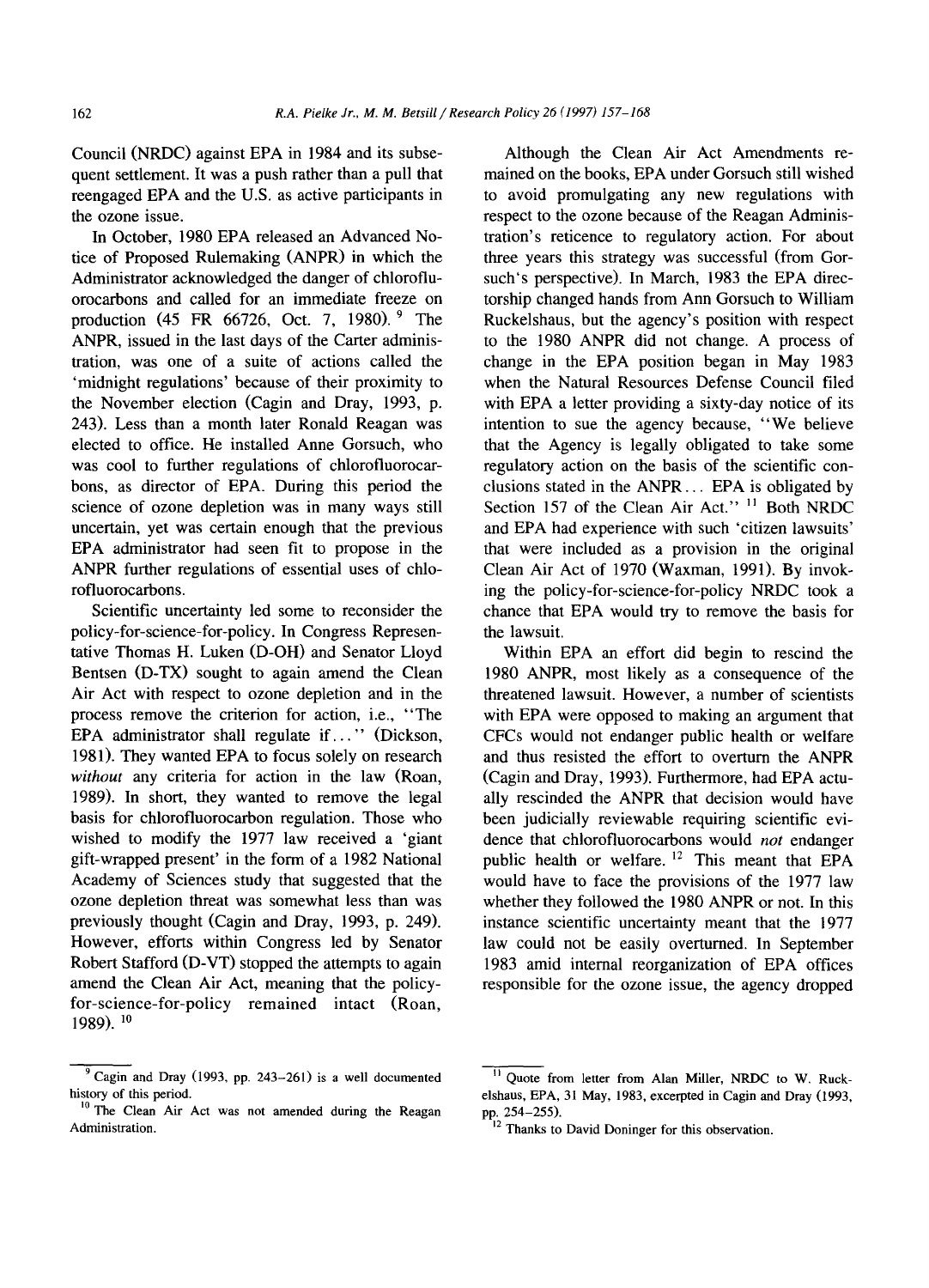consideration of reversing the ANPR. NRDC was encouraged by this action. However, NRDC remained concerned about possible EPA or Congressional efforts to rescind the basis for the lawsuit and did not file it at this time.

By August 1984 EPA had taken little action with respect to chlorofluorocarbon regulations. NRDC again notified EPA of its intention to file suit, which was eventually filed in November 1984 (NRDC v. EPA, District of Columbia District Court, No. 84- 3587). 13 EPA Administrator Ruckelshaus resigned in January 1985 and was replaced by Lee Thomas. After reviewing the issue immediately upon assuming the office, Thomas agreed to the possibility of an out-of-court settlement with NRDC. Negotiations between EPA and NRDC resulted in a settlement in December 1985. As a result of the settlement, EPA agreed to conduct further research on regulatory aspects of ozone depletion, reestablish inter-agency coordination, hold a series of assessment workshops, participate in international workshops, and importantly, provide support for the Vienna Convention (Lobos, 1987). The provisions of the settlement later proved important in moving the international process forward (Doniger, 1988).

Lambright's article overlooks the NRDC lawsuit and thus incorrectly attributes the reappearance of EPA as an actor in the ozone issue to the discovery of the 'ozone hole.' In May 1985, Joe Farman, a British researcher, published an article in *Nature* in which he reported a 40% decrease in stratospheric ozone over Antarctica the previous October (Farman et al., 1985). This article prompted a great deal of additional research as well as a sense of public urgency on the problem of ozone depletion. Recall, however, that NRDC's lawsuit was filed in November 1984 and that Thomas had agreed to negotiate an out of court settlement in early 1985, *before* Farman's paper was published. Furthermore, in its December 1987 (EPA, 1987) proposed rule to meet the requirements of the Montreal Protocol, the EPA refers to continuing scientific uncertainty about the cause of the ozone hole and asserts, *"The Agency has de .facto assumed that the ozone hole is not*  *related to CFCs and halons"* (40 FR 82 - 52 FR 47489 December 14, 1987, emphasis added). Lambright, by focusing only on a narrow part of the ozone story, missed this important piece of the puzzle.

The threat of and actual filing of the NRDC lawsuit were an invocation of the ozone policy established 1975-1977. It is uncertain what would have happened in the absence of the legal mandate that required EPA to regulate if chlorofluorocarbons were determined to be harmful to human life. However, it is plausible that the Reagan Administration would have been able to continue to thwart efforts to ensure U.S. participation in international negotiations under the claim that science was incomplete and uncertain. The 1977 law provided a standard or level of certainty for action that was met in 1980. Additional research did not prove chlorofluorocarbons to be safe by 1984 and EPA was consequently forced by the citizen lawsuit to take action.

In the early 1980s, it was the policy-for-sciencefor-policy that ensured that research findings would lead to sensible action. If more political support had existed for Senator Bentsen's and Congressman Luken's proposals, Congress could have overturned the 1977 Clean Air Act Amendments or the EPA could have pursued its efforts to rescind the 1980 ANPR. However, in the absence of such political will, the 1977 law set a standard that proved difficult to change in light of continuing scientific uncertainty. A healthy policy process made this possible.

# **3. The case of ozone depletion as a mature science / policy relationship**

With the discovery of the ozone hole in 1985 and the adoption of the Montreal Protocol in 1987 the relation of science and decision making on the ozone issue took on a more mature status. In this respect it is a somewhat different sort of issue than it was in the 1970s and early 1980s. In the 1970s and early 1980s the primary issue was whether or not to act. The ozone policy-for-science-for-policy provided clear guidance on this issue for the U.S. and was finally resolved with a decision to act, first in 1978 with the aerosol ban and then later in 1985 with the

<sup>&</sup>lt;sup>13</sup> See also Cagin and Dray (1993, pp. 280-281) for discussion.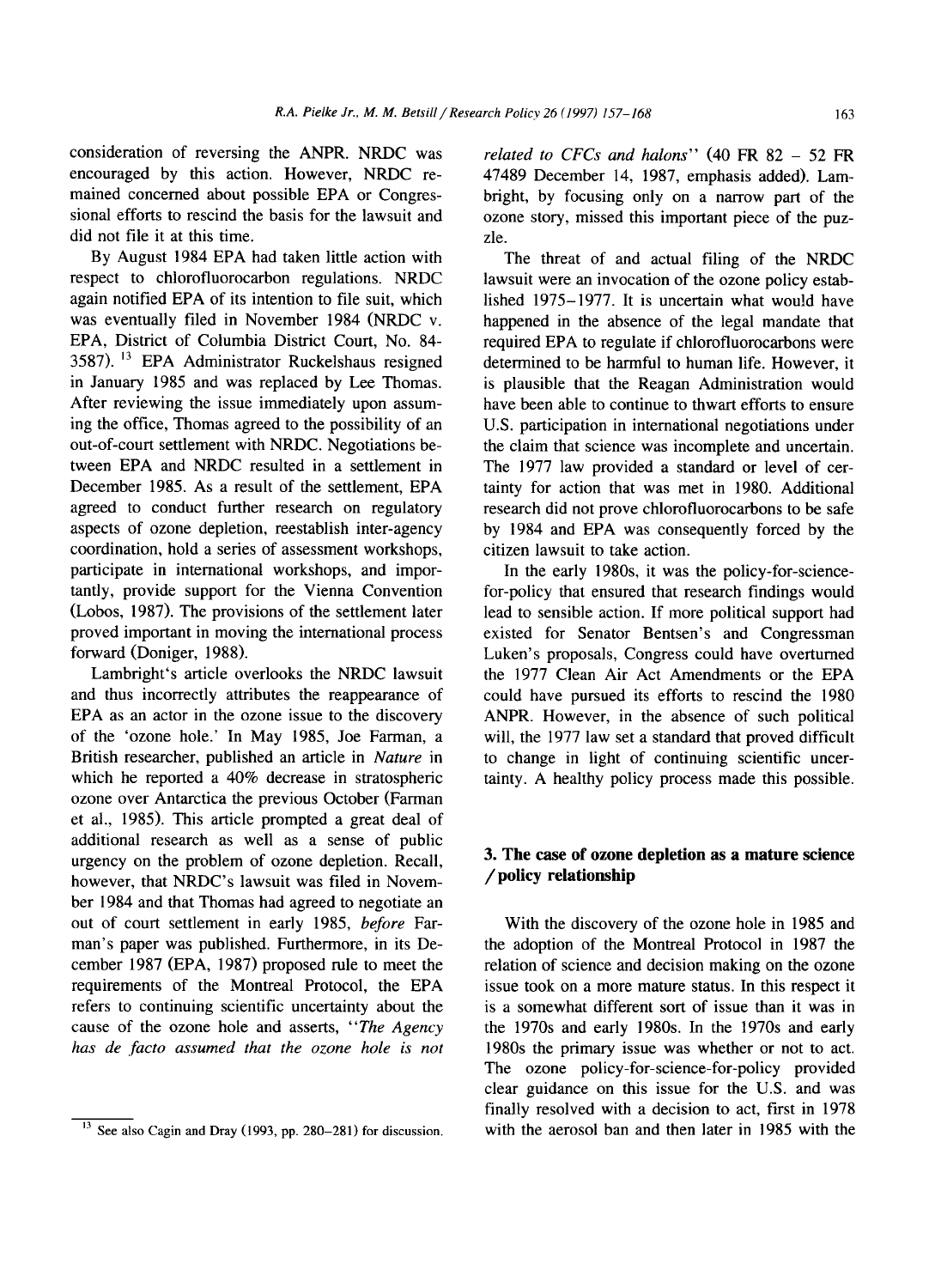provisions of the settlement of the NRDC lawsuit. In the latter half of the 1980s, beginning with the adoption of the Montreal Protocol up to the current time the primary issue has been: given that we are going to act, what actions ought to be taken (cf. U.S. Senate, 1988).

Lambright's assessment is on more solid ground in his discussions of the relation of science and policy in the second, mature phase of the ozone issue. During this phase, policy makers have had specific technical questions that were amenable to scientific assessment and targeted scientific efforts such as Antarctic and Arctic ozone expeditions (Usher, 1996). In this context, Lambright's article provides several valuable lessons about the importance of assessment, coupling of information users and producers, and communication have the most validity.<sup>14</sup> However, these lessons do not apply equally to the immature phase of the ozone issue, particularly the relation of science and decision making in the United States, and presumably will also not apply to immature, domestic phases of other contexts where science is expected to contribute usable information to the policy process.

## **4. The case of acid rain: a second look**

Lambright's article contrasts the case of stratospheric ozone depletion with that of acid rain research in the 1980s arguing that the "principal difference between acid rain and ozone depletion lay with the management of these two programs." It is somewhat unclear what is meant by 'management' in this context. If it refers only to the actions of science administrators in the agencies with responsibility for program implementation (as it does throughout the article) then we disagree. We find that the case of acid rain supports our claim for the vital importance, of a healthy policy process to connect science with decision making. While, arguably, a policy-for-science-for-policy was created at the outset of the acid rain issue, unlike what happened in the case of ozone, this process was largely ignored

<sup>14</sup> NASA played an important role in helping to resolve many <sup>15</sup> The Acid Precipitation Act was Title VII of the Energy technical issues. Security Act of 1980, Public Law 96-294.

by managers, researchers, and users alike. A review of the history of the National Acid Precipitation Assessment Program supports this assertion.

## *4.1. National Acid Precipitation Assessment Program: 1980-1990*

Acid deposition, commonly called acid rain, was a matter of public concern in the northeastern U.S. at the end of the 1970s. In response to these concerns, President Jimmy Carter agreed to the Acid Precipitation Act of 1980.  $15$  The act originated in a proposal put together at the request of the White House Council on Environmental Quality in 1978. In August 1979 President Carter called for a long-term acid precipitation research program (ORB, 1991). Among other provisions, the Acid Precipitation Act of 1980 called for the identification of the causes and sources of acid precipitation, an assessment of the effects of acid precipitation, and for actions to be taken in response to the harmful effects of acid precipitation (P.L. 96-294). The law created the National Acid Precipitation Assessment Program (NAPAP) to be implemented over ten years by an Interagency Task Force on Acid Precipitation. At enactment, NAPAP consisted of ten task groups, each under the leadership of a different federal agency. Most of the task groups focused on the science of acid rain, but one of these task groups was called "Assessments and Policy Analysis," and was created to "communicate scientific and other information in ways that allow comparison of policy choices" (OTA, 1993, p. 141). The assessment task group was, arguably, the 'vehicle' through which science would be connected to the needs of decision makers. Together, these actions in support of P.L. 96-294 form a policy-for-science-for-policy on the issue of acid rain.

Almost immediately, the Program began to neglect its assessment functions as called for in the Acid Precipitation Act. Early on the Assessments Task Group began to develop "integrated assessment methodologies and to perform multiple assessments throughout the program to ensure policy rele-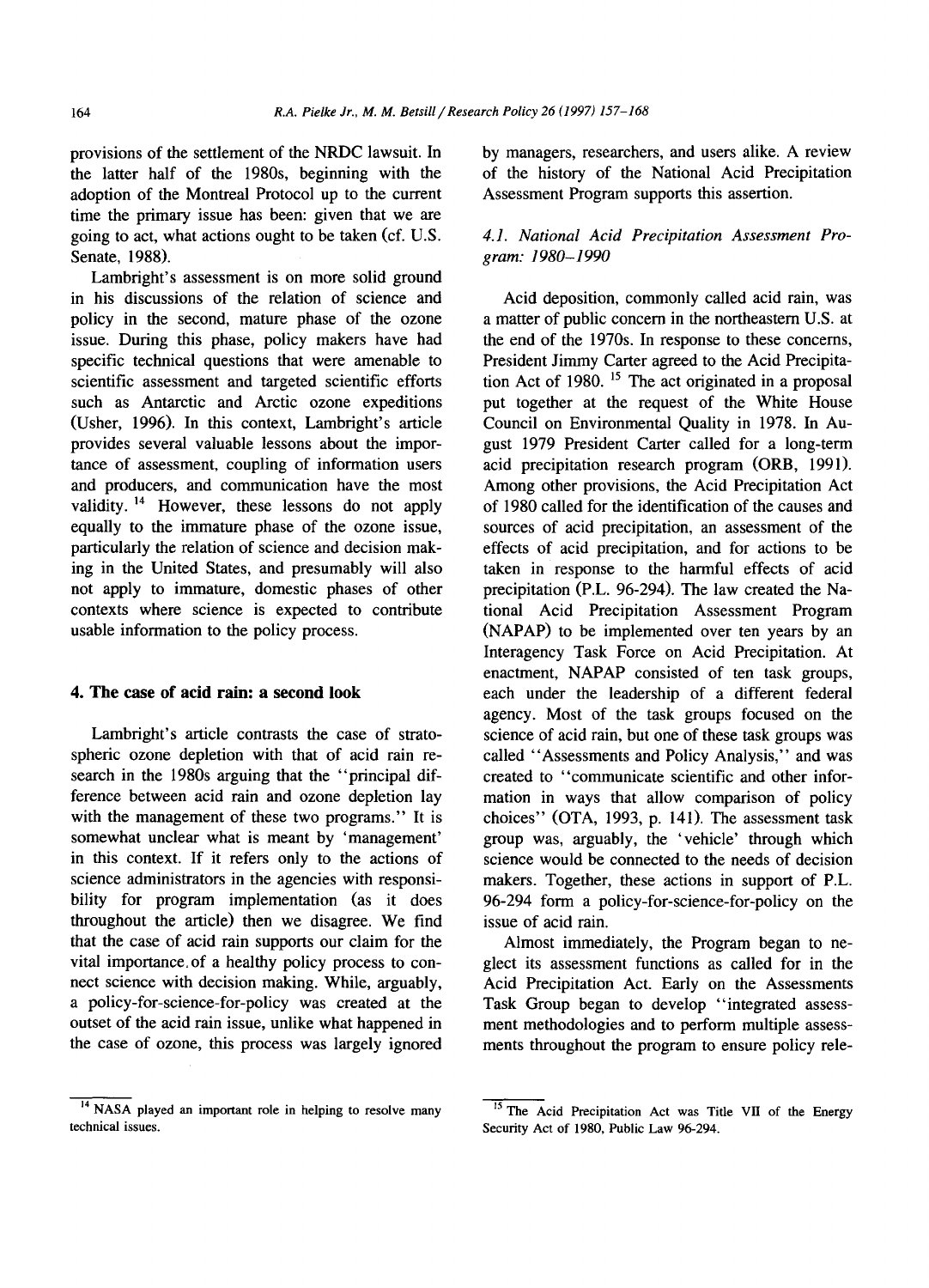vance" (OTA, 1993, p. 141). <sup>16</sup> The first assessment was due in 1985, with a second and third due in 1987 and 1989. However, the first assessment was delayed when a new director of NAPAP changed the program's focus from policy and economic assessments to natural science research (Roberts, 1987). The Assessments Task Group was disbanded and the program stopped funding integrated assessment modeling to spend "limited funding on other research" (OTA, 1993, p. 141).

The first assessment was finally released in 1987 and was roundly criticized (Roberts 1987; Shabecoff, 1987). While the scientific content of the assessment was widely judged "first rate," criticism focused on what information was emphasized in the executive summary, and what was left out (Roberts, 1987). The first director of NAPAP cited the delay in the first assessment as the key to the program's loss of credibility in the policy process. He wrote to *Science*  magazine that NAPAP could have been in sync with the legislative process if the 1985 interim assessment had been released as planned. Instead, the momentum developed during the first 5 years was lost when leadership and consensus-building were replaced with autocratic management. The resulting lack of participation in the assessment process eroded NAPAP's technical and political credibility (Bernabo, 1991, p. 1475).

The second and third planned assessments were never produced, and when NAPAP did produce another assessment it was, in the words of one congressional staffer, "totally irrelevant" to the Clean Air Act Amendments of 1990 (Roberts, 1991, p. 1302).<sup>17</sup> According to a former NOAA administrator the final assessment was delayed largely for political reasons:

"The NAPAP report did not buttress all parts of the Bush administration's program; thus, the administration did not display enthusiasm for timely publication" (Knauss, 1994). And unlike the case of ozone depletion there was not a citizen lawsuit filed to force compliance with the original NAPAP legislation. Consequently, the final NAPAP assessment was not published in time for consideration in debate over the Clean Air Act Amendments, hence NAPAP influenced the policy process only indirectly and unsystematically (Bernabo, 1993).

EPA anticipated the program's performance shortfall and established in 1989 a NAPAP Oversight Review Board (ORB) to evaluate the program (ORB, 1991). The report of the oversight review board was the first of what several observers have called a "cottage industry of retrospective studies" of NA-PAP (Herrick and Jamieson, 1995, p. 106). Apart from minor quibbling about the effects of NAPAP on the policy process these critiques are in general agreement that NAPAP was to deliver scientific information in order to clarify policy alternatives but largely fell short of delivering on that mandate (cf. Cowling, 1992).

### *4.2. Lessons of NAPAP*

NAPAP did not follow its policy-for-science-forpolicy nor was its policy-for-science-for-policy invoked by interested parties. The Program thus produced much science but lacked a means to effectively connect that science with decision making: Science in this case complicated rather than facilitated policy development. Early on, NAPAP received high marks for its organizational and scientific capabilities. However, its failure to facilitate decision making damaged its scientific credibility, and hence its contribution to the policy process (Bernabo, 1991; Knauss, 1994). The ORB (1991, p. 27) concluded that

somewhere along the way the assessment focus articulated earlier was lost and priorities appeared to be set by scientific and technical rather than assessment need. Important assessment questions, such as the implications of the timing of controls on social, economic, and ecological parameters, were not given

<sup>&</sup>lt;sup>16</sup> According to OTA (1993, p. 141), "Assessment and policy analysis research develops and uses quantitative methods to organize and communicate scientific and other information in ways that allow comparison of policy choices. These methods include decision analysis, benefit-cost analysis, risk analysis, and technology assessments."

It is misleading to say that NAPAP was "irrelevant." It is more accurate to say that NAPAP did not systematically and effectively produce information that was usable in the Clean Air Act Amendment process of 1990. NAPAP did produce information that has proved "relevant" to a number of policy issues. See Cowling (1992), Bernabo (1993).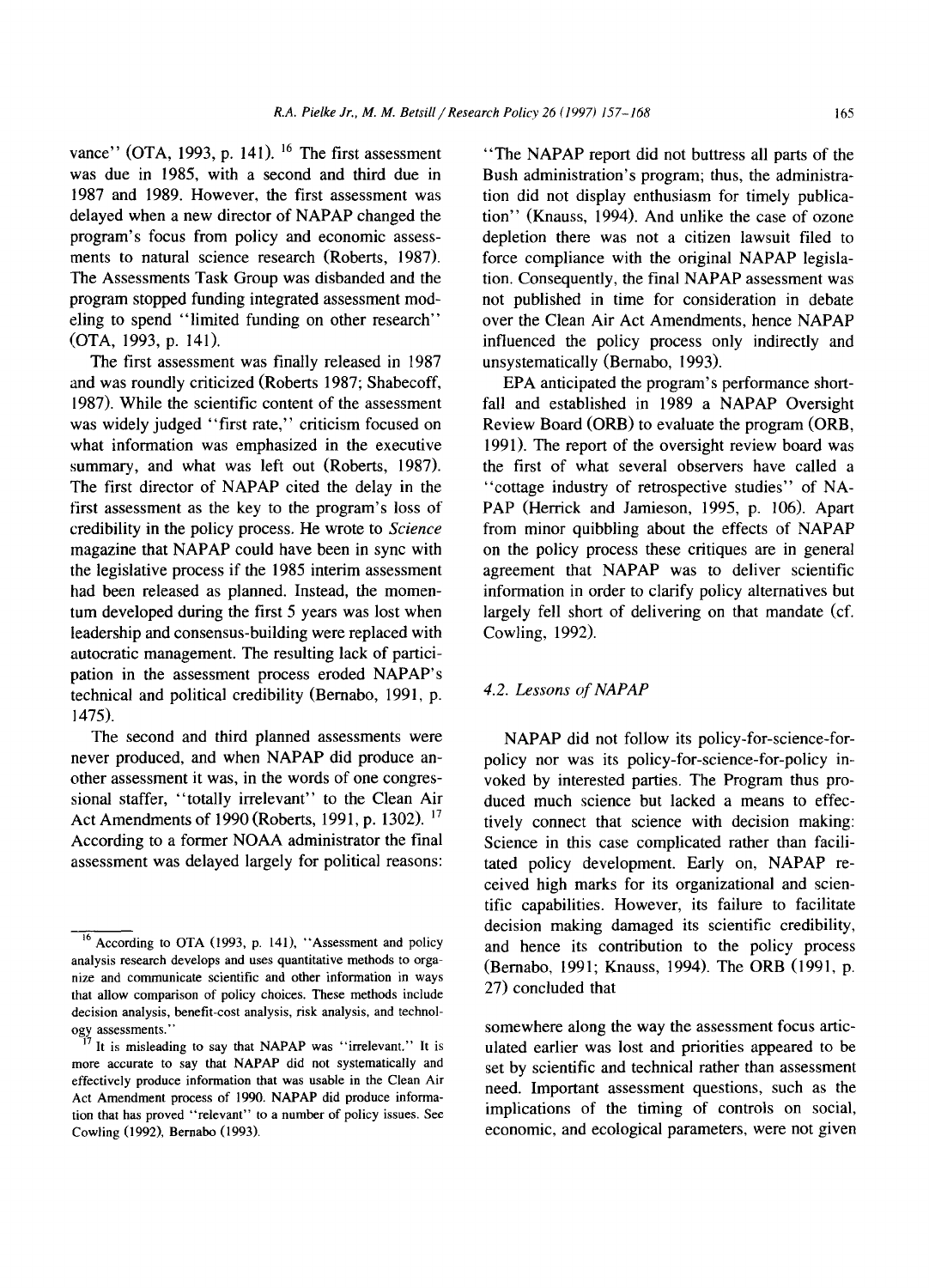enough attention. Little information on such matters was available when it came time for decisions to be made.

The information that was made available was technical and not framed by a broader context.

According to Herrick and Jamieson (1995, p. 107) NAPAP produced detailed scientific findings that were of little use to the nonspecialist. Hence, the range of raw research findings "allowed policy advocates to pick and choose among NAPAP's reported findings, emphasizing facts or uncertainties supporting a particular position and de-emphasizing others." NAPAP failed "to characterize acid rain as a problem, non-problem, or something in between" (ibid.). The Chair of the ORB agreed, and concluded that "to be useful to decision makers, scientific findings must be accompanied by a reasonable assessment, a process that evaluates a problem in a way that helps policy makers and the public weigh options" (Russell, 1993, p. 56). The ORB concluded that "NAPAP's enabling legislation (1980) and the Amendments of 1990 both enjoin NAPAP to provide information on economic and social implications of alternative policies, but this topic received comparatively little attention." Also, "The assessment function appears to have received tardy and inadequate attention and insufficient funding -certainly less than ten percent of the total by NAPAP's counting- and the result was that NAPAP did not completely fulfill its promise in this regard" (ORB, 1991, p. 14). In short, by ignoring or avoiding its assessment mandate NAPAP was limited in its contributions to policy making in spite of its broad and detailed scientific research (cf. Lackey and Blair, 1996). The problem was not poor management alone, as suggested by Lambright's article. Poor management compounded the broader failure of the program and its overseers to invoke the acid rain policy-for-science-for-policy. The failure to invoke the policyfor-science-for-policy was a factor that allowed poor management to persist.

The ORB found that NAPAP understood poorly the relationship of science and policy making. One lesson of the ORB study was to "understand the role of science and how to use it." The ORB concluded that "programs such as NAPAP have a large science component but they are not science programs per se. They are designed to aid in the formation of public policy. Doing good science contributes to this end; it is not the end in itself..." (ORB, 1991, pp. 28-29, emphasis in original). Perhaps the most important lesson of NAPAP is that the establishment of a process to connect science and decision making is a necessary but not sufficient condition for successful linkage of science and policy. An explanation for the different outcomes on ozone depletion and acid rain is that the process —the science-for-policy-for-science- was invoked and followed in the former case but ignored and avoided in the latter.

# **5. Conclusion**

The primary lesson of the ozone case for the relation of science and policy in the context of the United States is the importance of establishing, following, and respecting a process that provided a vehicle to link the results of research with action. A policy-for-science-for-policy was created shortly after concern was raised about the possibility of deleterious effects of chlorofluorocarbons on stratospheric ozone (and thus on people and the environment) and this process was followed throughout. The process created conditions that broke the gridlock over the ozone issue when it became highly political under the Reagan Administration. By way of contrast, the case of acid rain is notable in that its process for connecting research with policy was not followed. As suggested by Lambright (1995), NASA, and science more broadly, did play a significant role in the development of policy responses to ozone depletion. Yet so also did the development of effective substitutes, the relatively simple social structure of chlorofluorocarbon economics (i.e., only several large producers), effective coordination among parties, and the dedicated efforts of researchers, research managers, nongovernmental organizations, federal agencies, elected and appointed officials, and members of the public (Haas, 1991).

We find one of the most important, but overlooked explanations for understanding the development of ozone depletion response policies to be the development by Congress and the Executive of a plan of research among the agencies and the estab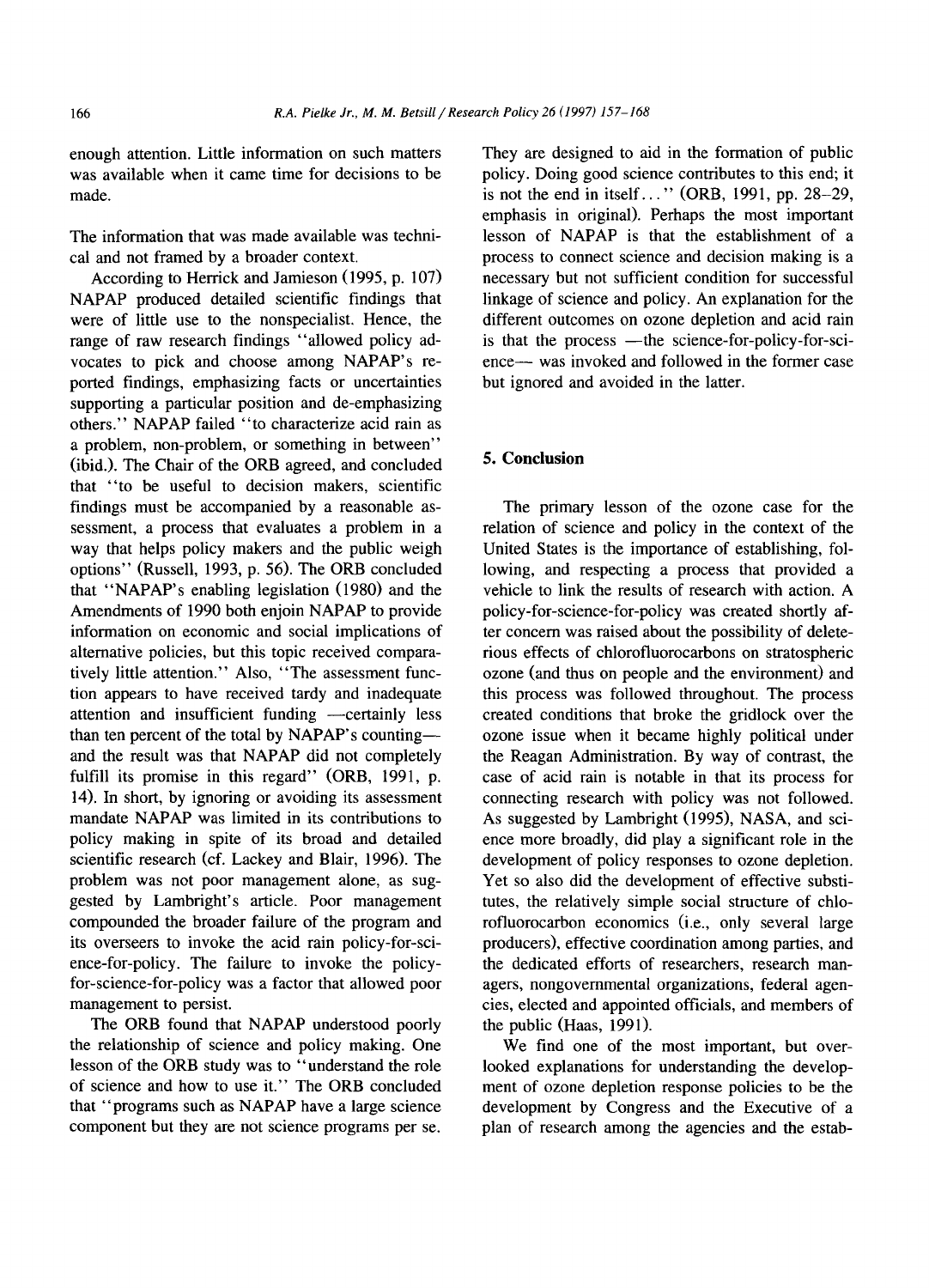lishment of a criterion for regulatory action in the Clean Air Act Amendments of 1977. The 1977 law also helped set the stage for U.S. participation in the global ozone accords. The ozone policy-for-sciencefor-policy set the context within which national and to a lesser degree international activity takes place. It embedded policy making and scientific research in an interrelated process, and this process was respected. As suggested by the case of acid rain, a policy-for-science-for-policy is a necessary but not sufficient condition for effectively linking science and policy.

The role of the ozone policy-for-science-for-policy in facilitating national and international action has thus far been largely overlooked by policy analysts in favor of piecemeal explanations. A topic for future research is the existence of a policy-for-science-forpolicy on the problem of climate change. It is unclear whether such a framework exists in the U.S. or at the international level. If it does exist, what is its significance? Has it been invoked? If a climate change policy-for-science-for-policy does not exist, why not? An analysis of the climate change issue using an integrative framework of the science-policy relation may help us to better understand obstacles to connecting science and policy in this area.

#### **Acknowledgements**

**The authors would like to gratefully acknowledge helpful comments and discussions during the preparation of this manuscript from Ronald Brunner, Radford Byerly, Michael Coffee, David Doninger, Quindi Franco, Dale Jamieson, F. Sherwood Roland, Susan Solomon, Nina Tannenwald, and Peter Usher. Of course all responsibility for errors of fact or misinterpretation lies solely with the authors. The National Center for Atmospheric Research is sponsored by the National Science Foundation.** 

#### **References**

- Bastian, C.L., 1982. The formulation of federal policy. In: Bower, F.A., Ward, R.B. (Eds.), Stratospheric Ozone and Man, vol. II. CRC Press, Boca Raton, FL, Chapter 8.
- Bernabo, C., 1993. Statement before the House Committee on Science, Space and Technology, Hearing on Global Change Research Science and Policy, 103-60, pp. 33-55.

Bernabo, C., 1991. Letter. Science 251, 1475.

- Brooks, H., 1964. The scientific advisor. In: Gilpin, R., Wright, C. (Eds.), Scientists and National Policy-Making. Columbia University Press, New York, pp. 73-96.
- Brunner, R.D., 1991. The policy movement as a policy problem. Policy Sci. 24, 65-98.
- Cagin, S., Dray, P., 1993. Between Earth and Sky. Pantheon Books, New York.
- Congressional Quarterly Almanac, 1976. Clean air amendments die at session's close. Congressional Quarterly, Washington, DC, pp. 128-132.
- Cowling, E.B., 1992. The performance and legacy of NAPAP. Ecol. Appl. 2, 111-116.
- Dickson, D., 1981. Congress faces decision on CFC, New ozone data from NASA. Nature 293 (3), 3-4.
- Doniger, D.D., 1988. Politics of the ozone layer. Issues Sci. Technol., Spring, 86-92.
- EPA (U.S. Environmental Protection Agency), 1987. Proposed rule on protection of the stratospheric ozone 40 FR 82 - 52 FR 47489; December 14, 1987. Reprinted in BNA Int. Environ. Reporter Curr. Rep. 11 (l), 62.
- Farman, J.C., Gardiner, B.G., Shanklin, J.D., 1985. Large losses of total ozone in Antarctica reveal seasonal CIOx/NOx interaction. Nature 315, 207-210.
- Haas, P.M., 1991. Policy responses to stratospheric ozone depletion. Global Environ. Change 2, 224-234.
- Herrick, C., Jamieson, D., 1995. The social construction of acid rain: Some implications for science/policy assessment. Global Environ. Change 5, 105-112.
- HCST (House Committee on Science and Technology), 1975. Stratospheric Research and Protection Act of 1975, House of Representatives, 94th Congress, 1st Session, Report 94-575, Part 1.
- IMOS (Inadvertent Modification of the Stratosphere Task Force), 1975. Fluorocarbons and the Environment, Report of Federal Task Force on IMOS. Council on Environmental Quality, Federal Council for Science and Technology, June.
- Knauss, J.A., 1994. Assessment is a daunting environmental challenge. Forum Appl. Res. Public Policy 9, 143.
- Lackey, R.T., Blair, R.L., 1996. Science, Policy, and Acid Rain: Lessons Learned, paper presented at the conference: Crossroads of Science and Policy: A Review of Bioregional Assessments, 6-8 November, 1995, Portland, OR.
- Lambright, W.H., 1995. NASA, ozone, and policy-relevant science. Res. Policy 24, 747-760.
- Lobos, M.S., 1987. Thinning air, better beware: Chlorofluorocarbons and the ozone layer. Dickinson J. Int. Law 6, 87-117.
- Molina, M.J., Rowland, F.S., 1974. Stratospheric sink for chlorofluorocarbons: chlorine atom-catalysed destruction of ozone. Nature 249, 810.
- Morrissette, P.M., 1989. The evolution of policy responses to stratospheric ozone depletion. Natur. Resour. J. 3, 793-820.
- NASA (National Aeronautics and Space Administration), 1978. National Aeronautics and Space Act of 1958, as amended, and related legislation. Committee on Commerce, Science, and Transportation, US Senate, 95th Congress, 2nd Session.
- ORB (Oversight Review Board), 1991. The Experience and Legacy